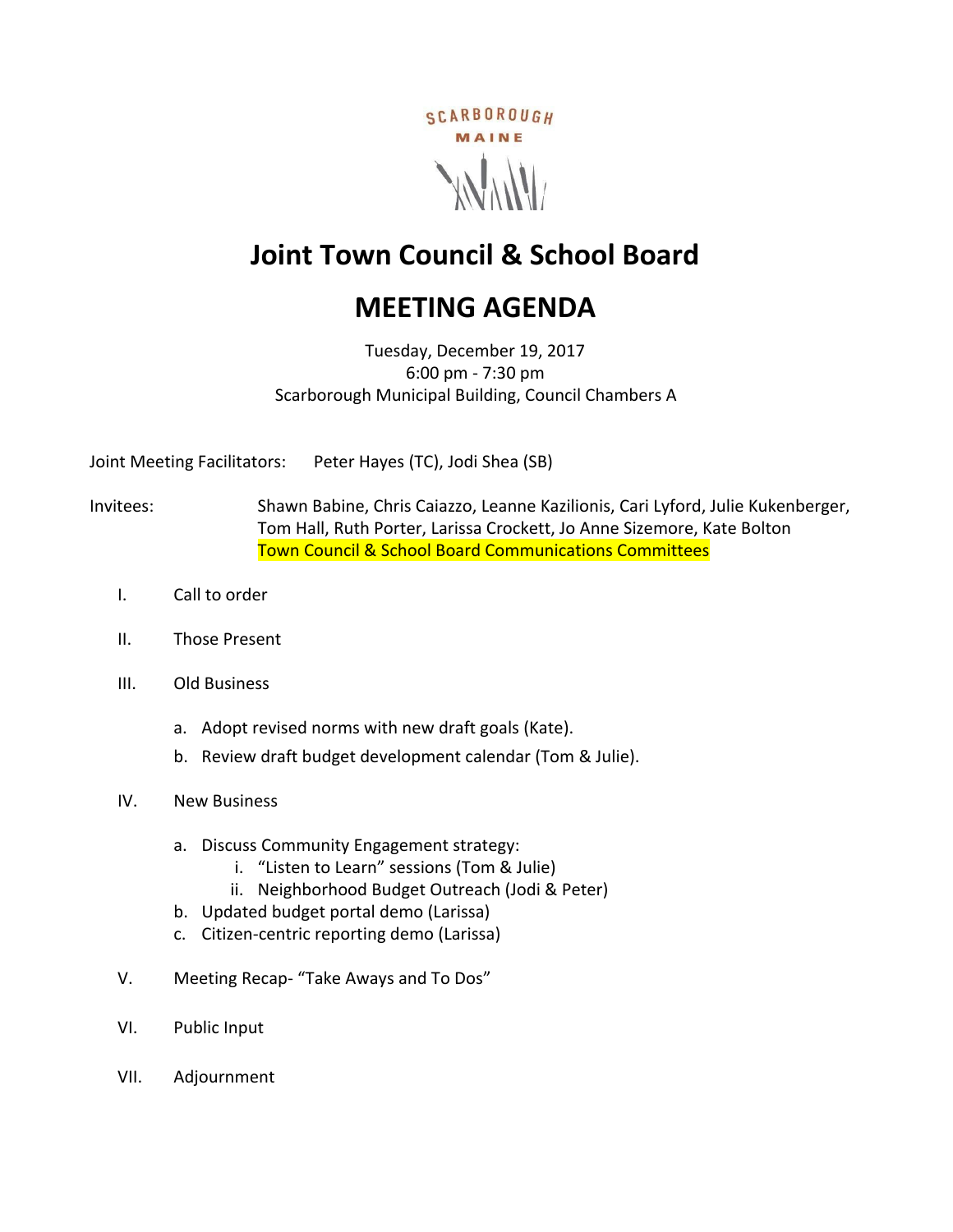|    | December 2017 |    |    |    |  |  |  |  |
|----|---------------|----|----|----|--|--|--|--|
| M  | F             |    |    |    |  |  |  |  |
|    |               |    |    | 1  |  |  |  |  |
| 4  | 5             | 6  | 7  | 8  |  |  |  |  |
| 11 | 12            | 13 | 14 | 15 |  |  |  |  |
| 18 | 19            | 20 | 21 | 22 |  |  |  |  |
| 25 | 26            | 27 | 28 | 29 |  |  |  |  |

**M T W Th F M T W Th F M T W Th F** 1 1 2 3 4 5 1 2 4 5 6 7 8 8 9 10 11 12 5 6 7 8 9 11| 12| 13| 14| 15|| 15<mark>| 16| 17|</mark> 18| 19|| 12| 13| 14| 15| 16 18<mark>| 19| 20</mark>| 21| 22|| 22| 23| 24| 25| 26|| 19| 20<mark>| 21|</mark> 22| 23 25 26 27 28 29 29 30 31 26 27 28 **December 2017 January 2018 February 2018**

 **12/19, 6-7:30 pm: Joint TC & SB 1/2 & 1/16, 6-7:30 pm: Joint TC & 2/6, 6-7:30 pm: Joint TC & SB Finance Committee meeting SB Finance Committee meetings Finance Committee meeting** 

 **"Listening" sessions TBD adjust/add date for school vacation?**

| <b>March 2018</b> |    |    |    |                |  |  |  |  |  |
|-------------------|----|----|----|----------------|--|--|--|--|--|
| M                 | т  | W  | Th | F              |  |  |  |  |  |
|                   |    |    |    | 2              |  |  |  |  |  |
| 5                 | 6  | 7  | 8  | ć              |  |  |  |  |  |
| 12                | 13 | 14 | 15 | 16             |  |  |  |  |  |
| 19                | 20 | 21 | 22 | 23             |  |  |  |  |  |
| 26                | 27 | 28 | 29 | 3 <sub>C</sub> |  |  |  |  |  |

| <b>March 2018</b> |                |    |                | <b>April 2018</b> |    |                |    | <b>May 2018</b> |    |                 |    |                |                 |    |
|-------------------|----------------|----|----------------|-------------------|----|----------------|----|-----------------|----|-----------------|----|----------------|-----------------|----|
| M                 |                | W  | Th             | F                 | M  |                | W  | Th              | F  | M               |    | W              | Th              | F  |
|                   |                |    |                | $\mathbf{2}$      | ◠  | 3 <sub>l</sub> |    | 5 <sub>l</sub>  | 6  |                 |    | 2              | 3 <sub>l</sub>  | 4  |
| 5 <sup>1</sup>    | 6 <sup>1</sup> |    | 8 <sup>1</sup> | $\vert 9 \vert$   | 9  | 10             | 11 | 12              | 13 |                 | 8  | $\overline{9}$ | 10 <sub>l</sub> | 11 |
| 12                | 13             | 14 | 15             | 16                | 16 | 17             | 18 | 19              | 20 | 14 <sub>1</sub> | 15 | 16             | 17 <sub>l</sub> | 18 |
| 19                | 20             | 21 | 22             | 23                | 23 | 24             | 25 | 26              | 27 | 21              | 22 | 23             | 24              | 25 |
| 26                | 27             | 28 | 29             | 30                | 30 |                |    |                 |    | 28              | 29 | 30             | 31              |    |

|    | <b>June 2018</b> |    |    |    |  |  |  |  |
|----|------------------|----|----|----|--|--|--|--|
| M  | т                | W  | Th | F  |  |  |  |  |
|    |                  |    |    |    |  |  |  |  |
| 4  | 5                | 6  | 7  | 8  |  |  |  |  |
| 11 | 12               | 13 | 14 | 15 |  |  |  |  |
| 18 | 19               | 20 | 21 | 22 |  |  |  |  |
| 25 | 26               | 27 | 28 | 29 |  |  |  |  |
|    |                  |    |    |    |  |  |  |  |

| 3/6 & 3/20, 6-7:30 pm: Joint TC & | <b>Neighborhood Budget Outreach TBD</b> | 5/2, 7:00 pm: Town Council Public |
|-----------------------------------|-----------------------------------------|-----------------------------------|
|-----------------------------------|-----------------------------------------|-----------------------------------|

 **4/5, 1:30-6:00 pm: School Budget Reading and Budget Vote**

 **Workshop (Leadership Council) 5/17, 7:00 pm: School Board 2nd**

4 5 6 7 8 **1st Reading of FY19 School budget 6/12, all day: School Budget**

11 12 13 14 15 **4/11, 7:00 pm: Town Council special Validation Referendum** 18 19 20 21 22 **meeting - 1st Reading of FY19 Budget**

25 26 27 28 29 **4/25, 6-7:30 pm: Joint TC & SB**

 **Finance Committee meeting**

|    | 8  | 9               | 10 |    |
|----|----|-----------------|----|----|
| 14 | 15 | 16              | 17 | 18 |
| 21 | 22 | 23              | 24 | 25 |
| 28 | 29 | 30 <sup>°</sup> | 31 |    |
|    |    |                 |    |    |

 **SB Finance Committee meetings 4/4, 7:00 pm: Joint presentation** Hearing on FY19 Municipal Budget

**FY19 Town/School Budget 61 Connect 20 Connect 2nd Council 2nd System Council 2nd** 

1 **4/5, 7:00 pm: School Board meeting Reading and School Budget Vote**

- **= Joint Town Council/School Board meetings**
- 
- 
- **= School vacations**

#### **= Scheduled School Board meetings FY2019 BUDGET CALENDAR FRAFT FOR 12/19/2017 REVIEW**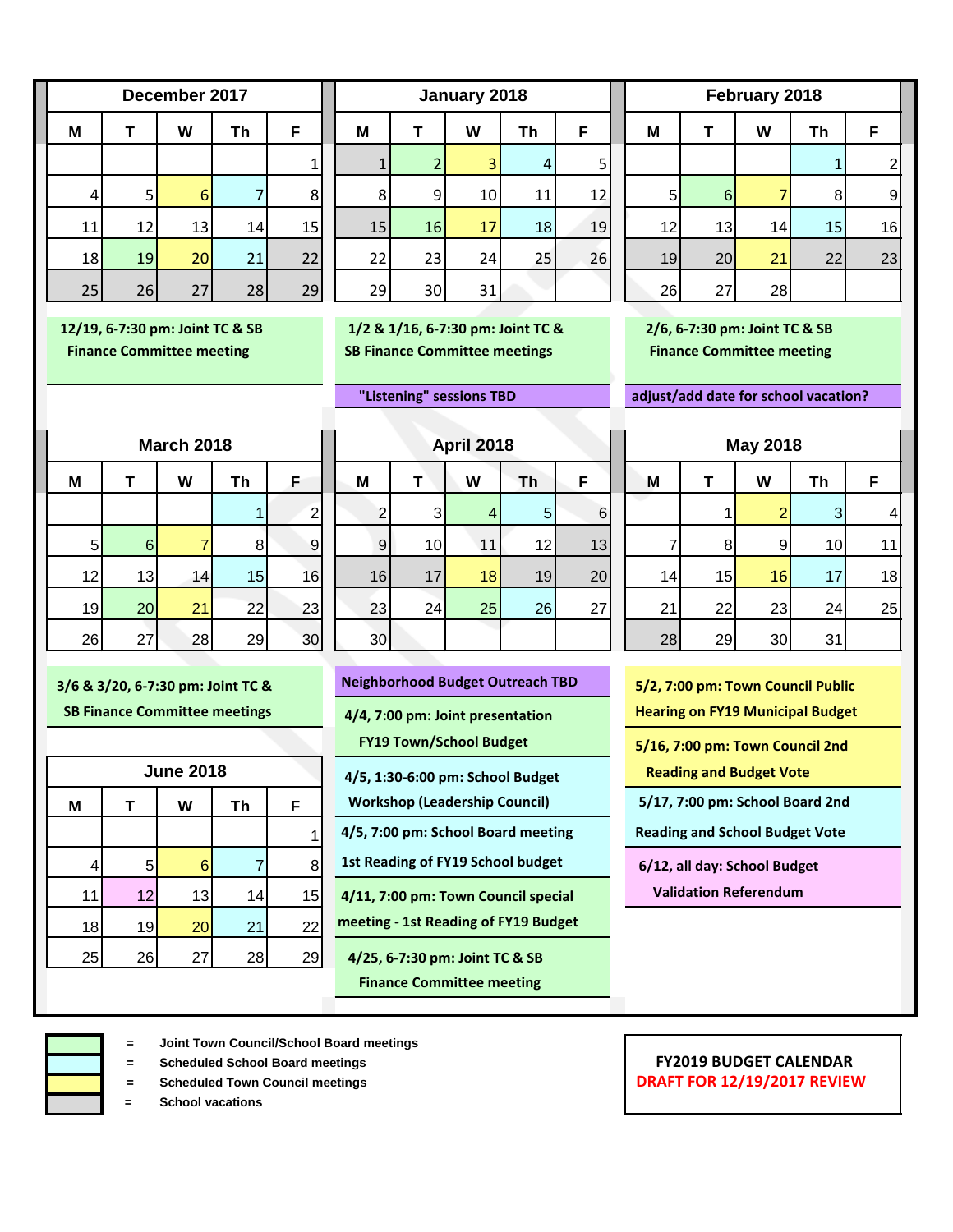### **NEW BUDGET FORUM FORMAT MEETING November 30, 2017**

In attendance: Larissa, Kate, Todd, Ruth, Tom, Jenn

**Background:** At the Joint Finance Committee of November 21, interest was expressed in soliciting budget input through an open community/budget forum, similar to the School's Community Dialogue and report back to the Joint Committee at the next of December 19. Staff met on November 30 to consider the potential value and logistic challenges of conducting such a session.

**Discussion:** BUDGET FORUM FORMAT IDEAS

- Suggestion to change the format of the Budget Forum to something that more mirrors the Community Dialogue.
- The intent is to obtain input from the public prior to finalizing the budget.
- Kate also emphasized that it would be helpful to get guidance on what types of questions people in the community have so we can try to address them during the budget process.
- Larissa mentioned that a discussion on services would be helpful to find out what the community values.
- Tom feels timing will be imperative if we conduct the session early enough in the new year, we could use the information in the development of the new budget.
- February 7th is the date chosen for the event, with a snow date of February 13th.
- Larissa asked who the target audience is she is concerned about marketing an event as a "budget dialogue" as opposed to an open issues forum.
- Tom does not feel the timing is right to accomplish what we want as an objective. He suggested we switch up the budget forum so we could have more breakout groups with staff experts talking about specific topics at different tables.
- Kelly suggested that we do what we do now, solicit questions from the public in advance. Then we can build the table topics and recruit staff experts as needed for the forum itself.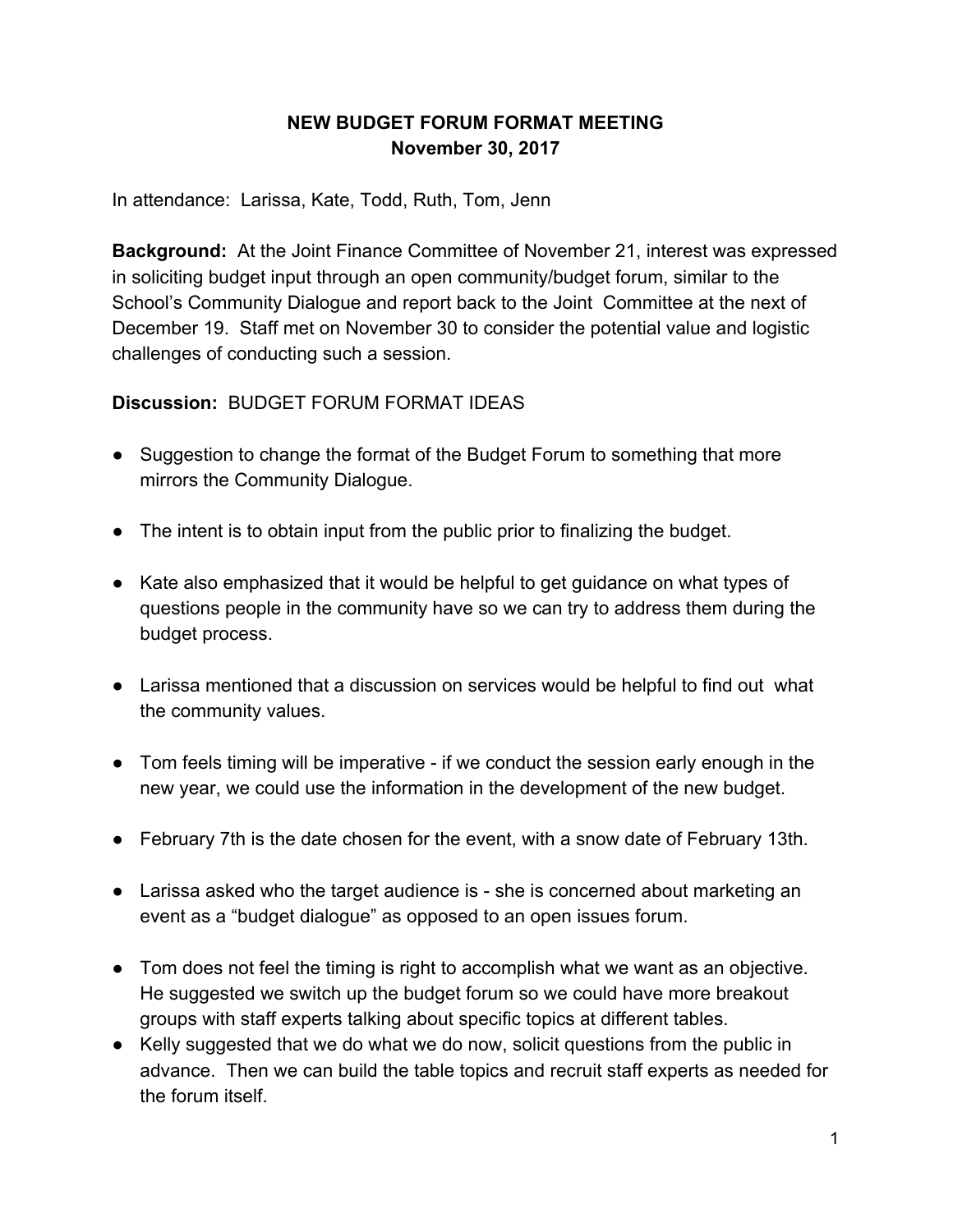• Tom wondered if we could conduct a survey to collect information on hot topics and current town projects. Larissa cautioned that she feels we may not be able to use the survey results in a meaningful way in such a short period of time between the survey and budget development.

#### LISTENING SESSIONS

- Tom suggested we could schedule two or three "listening sessions" between the public and the Town Council members. Larissa suggested that we structure several sessions over the next few weeks, specifically focused on topics that we know have been hot topics in the past.
- Tom stated these public sessions would be coordinated by the staff and Council/Board members are invited to attend and participate. Kate emphasized that by doing multiple sessions, we can vary the time and locations to allow more people to attend. Larissa added that we could also target particular audiences with special interests.
- We can start these sessions in early January.
- Tom suggested we have several canned questions to use as discussion prompts.

#### ROADSHOW

• In addition to the Listening Sessions, we plan to have an organized "roadshow", which is comprised of one town councilor and one school board members traveling to various locations throughout town to meet, listen to, and present budget issues to the citizens *after* the budget has been presented and *before* adoption.. Objective: "Here's our presentation, do you have any questions, we'd like your support."

These roadshows would replace the Budget Forum. Council/Board members will be able to collect questions they can't answer so that we can answer them later and post Q&A on the website.

There will be no more than seven sessions so that no Council/Board member has to attend more than one.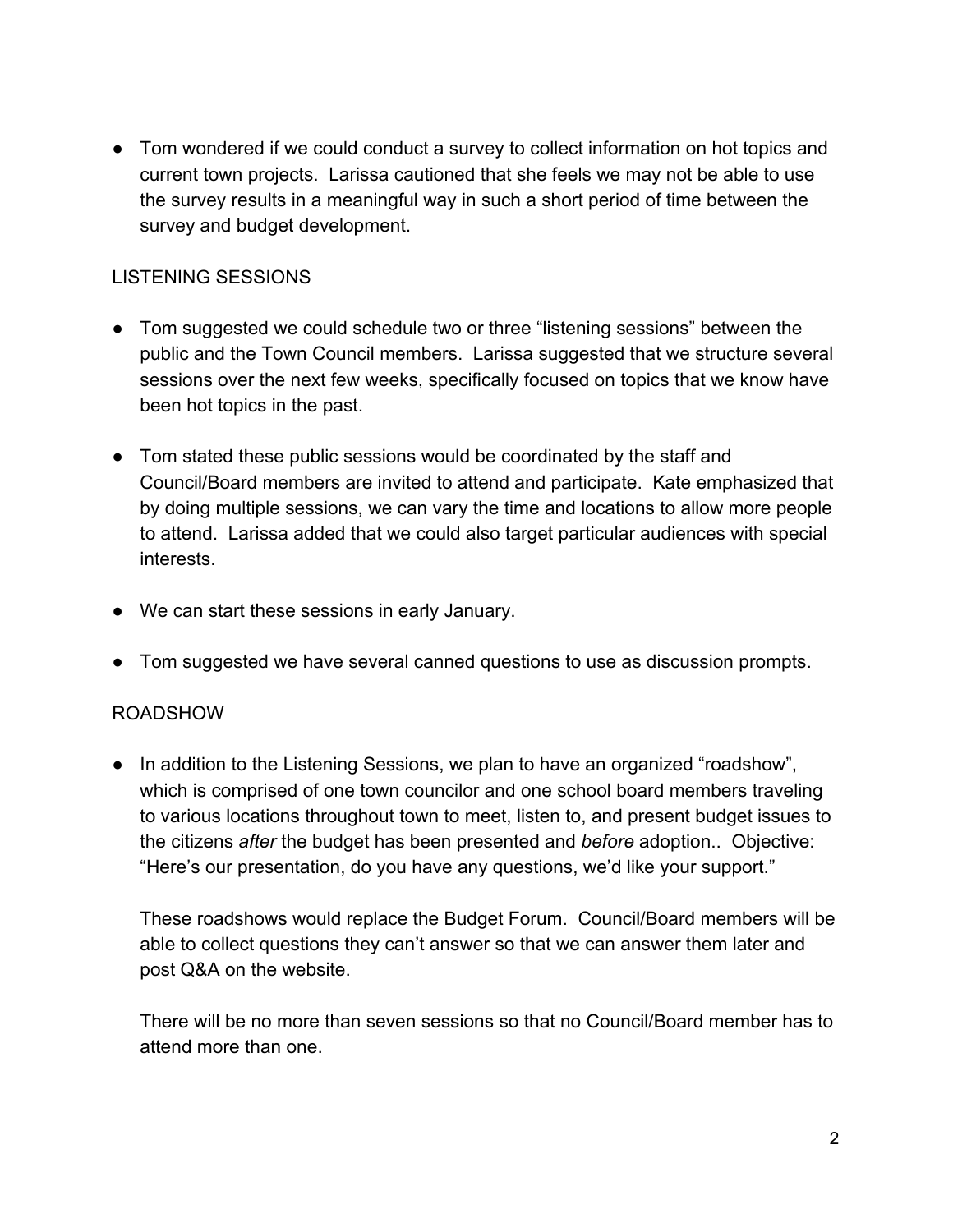Tom wants to check with the Council and Board to confirm they are on board with these sessions.

● The first reading of the budget will be April 5th for the School and April 11 for Town.

## NEXT STEPS

● This plan is scheduled to be reported out to the Town Council on December 19th. Larissa voiced concerned that if we don't get approval for these sessions until the 19th, we have too short of a window to properly market them.

## **Staff Recommendations for Enhanced Community Engagement**

## **1) Listen to Learn** (Pre-budget)

- Purpose of these session is to **listen**
- Perhaps useful input to inform budget for FY19 and beyond
- At least four (4) sessions held at various venues in Town
- Timeframe: January into February
- Staff willing to coordinate, but will cede to elected officials
- Develop standard protocols for consistency- moderator/facilitator, scribe
- Prepare discussion prompts if needed to incite discussion

#### **2) Budget Neighborhood Outreach** (Post-budget presentation)

- Previously referred to "Traveling Roadshow"
- Intended to take the place of the Budget Forum\*
- 7 sessions coordinated and staffed by a TC and SB member at each
- Format: Standard prepared budget presentation (PPT), followed by questions (and answers if possible)
- All questions/comments recorded and formally answered by staff and posted on-line
- Establish protocols for consistency
- Timeframe: April thru mid-May

\* If this is not an adequate replacement, then we recommend that the Budget Forum be organized around topics/themes that are derived from the questions that are posedconversation/discussion based rather than Q&A format.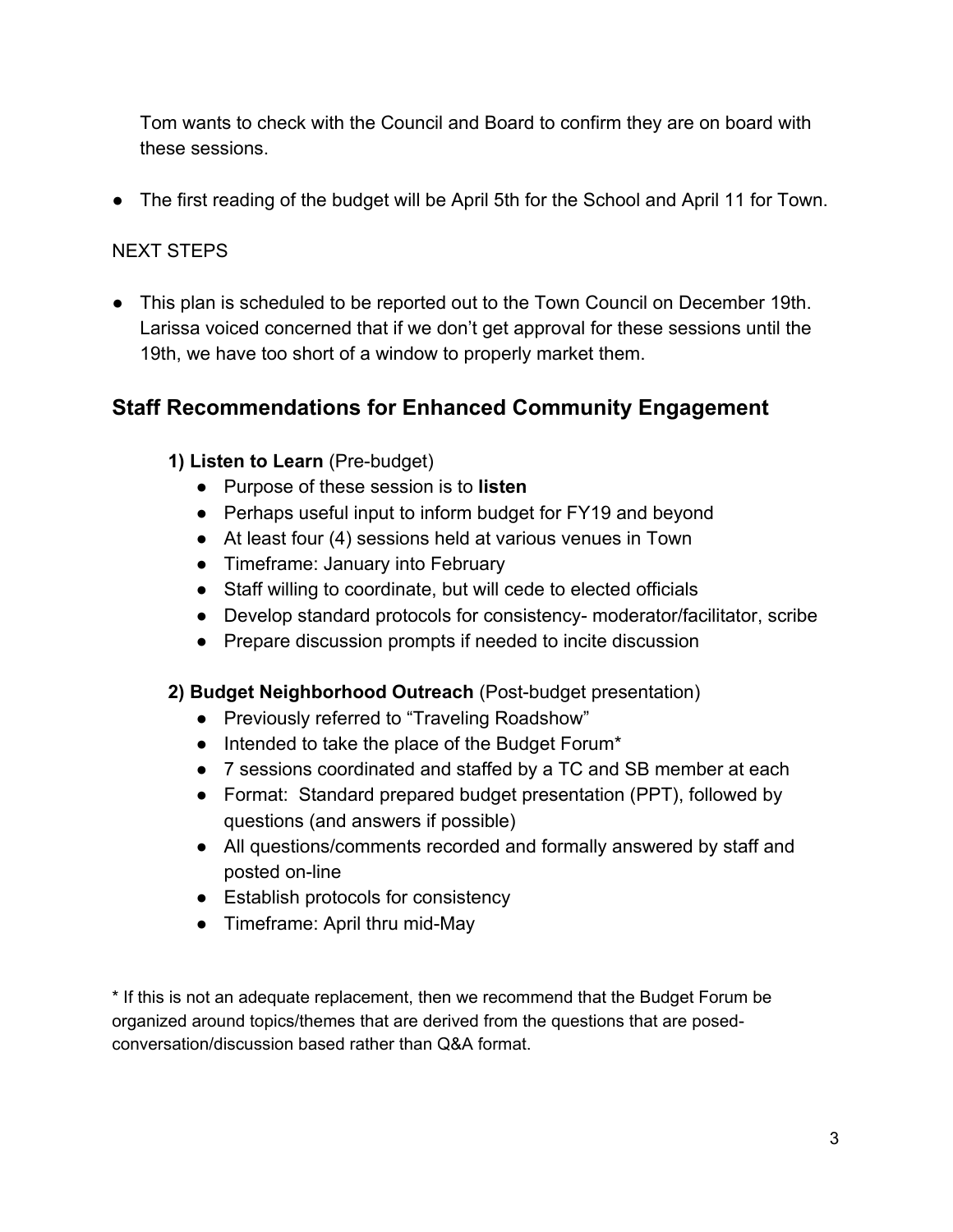Travelling Road Show

LOCATIONS: Hillcrest Senior Living Piper Shores Scarborough Library Primary PTA Meeting Wentworth PTA Meeting High School Library Bellevita

Senior Lunch and Learn Concerned Taxpayers/Smart Taxes Group Support Scarborough Schools Group Scarborough Leader/Forecaster Staff

Offer the idea of neighborhood association meetings or cookouts in the spring House parties (similar to how SEF did when they first started)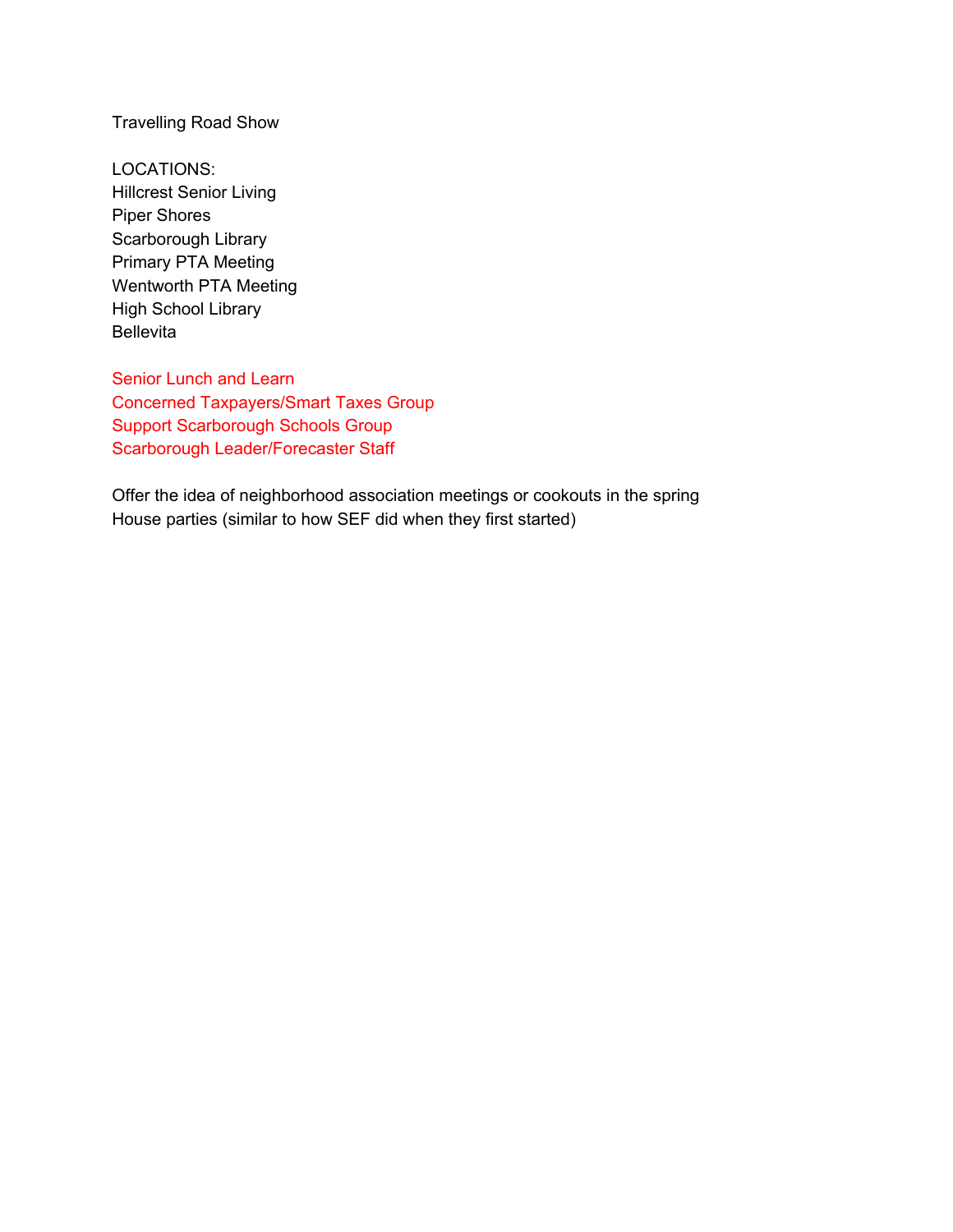Suggested Times and Locations for Listen to Learn Sessions

Wednesday January 10, 10:00 am, Council Chambers

● JRK available 10:00am-1:00pm

Thursday January 11, 6:00 pm, Wentworth School Learning Commons

● JRK available 6:00pm and beyond

Tuesday January 16, 1:00 pm, Council Chambers

● JRK available 1:00pm and beyond

Friday January 19, 10:00 am, Council Chambers

● JRK not available

Monday January 22, 6:00 pm, Dunstan Fire

Tuesday January 23, 6:00 pm, Scarborough Public Library

- Snow date of Wednesday January 24
- JRK available 6:00pm and beyond on 1/23/18
- JRK could be available on the 1/24/18 but would need to find childcare

Thursday January 25, 6:00 pm, Dunstan Fire

Tuesday January 30, 6:00 pm, Wentworth Learning Commons

● JRK available 6:00pm and beyond